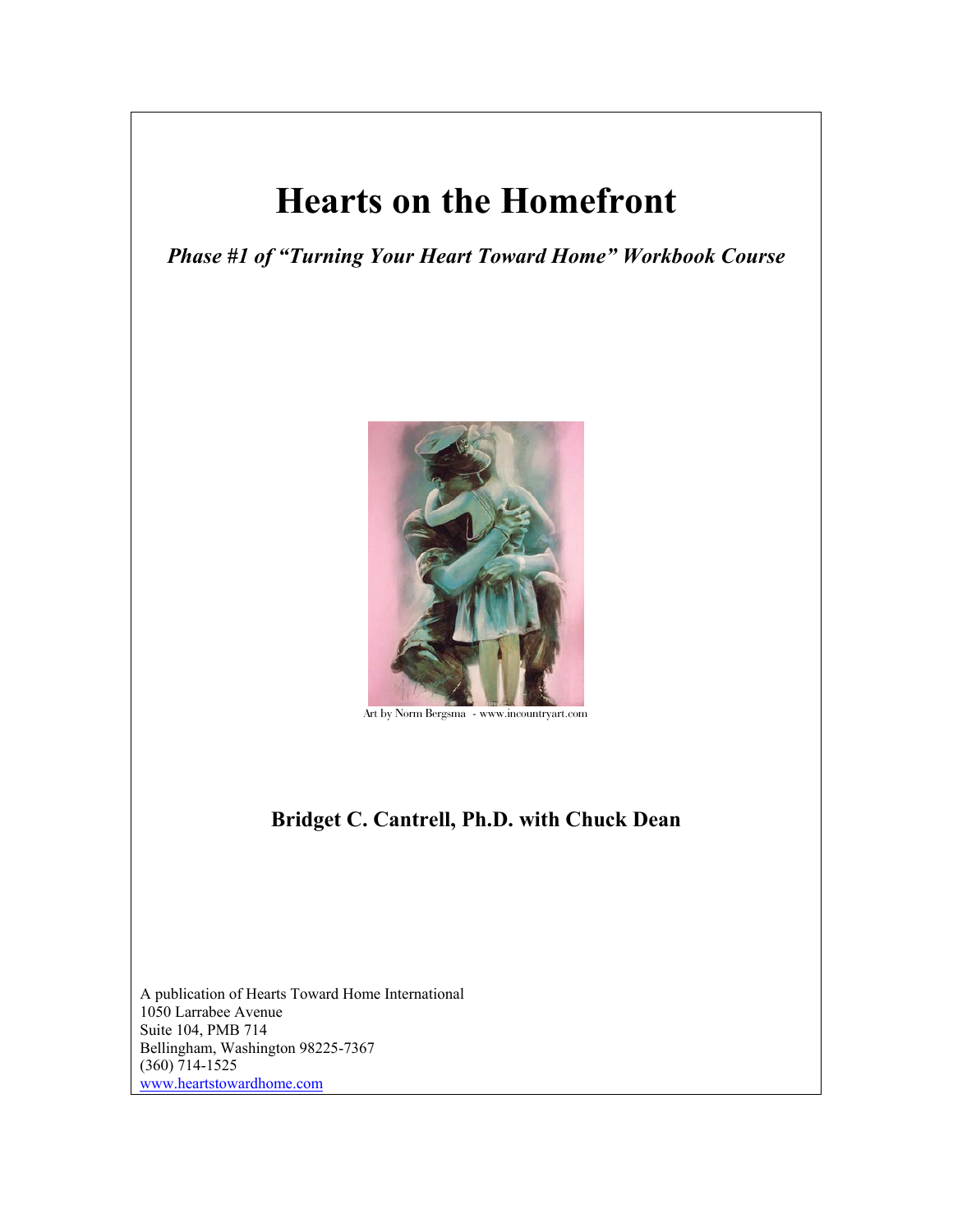**Hearts on the Homefront: Phase #1 of "Turning Your Heart Toward Home" Workbook Course**  Copyright **©** 2005 Bridget C. Cantrell, Ph.D./Chuck Dean. All right reserved

Published by WordSmith Books, LLC, P.O. Box 68065, Seattle, WA. 98168

Cover art by Norm Bergsma **www.incountryart.com**

**All rights reserved**. No part of this book may be reproduced, stored in a retrieval system, or transmitted in any form or by any mean–electronic, mechanical, photocopying, recording, or otherwise–without prior permission in writing from the copyright holder except as provided by USA copyright law.

Printed in the United States of America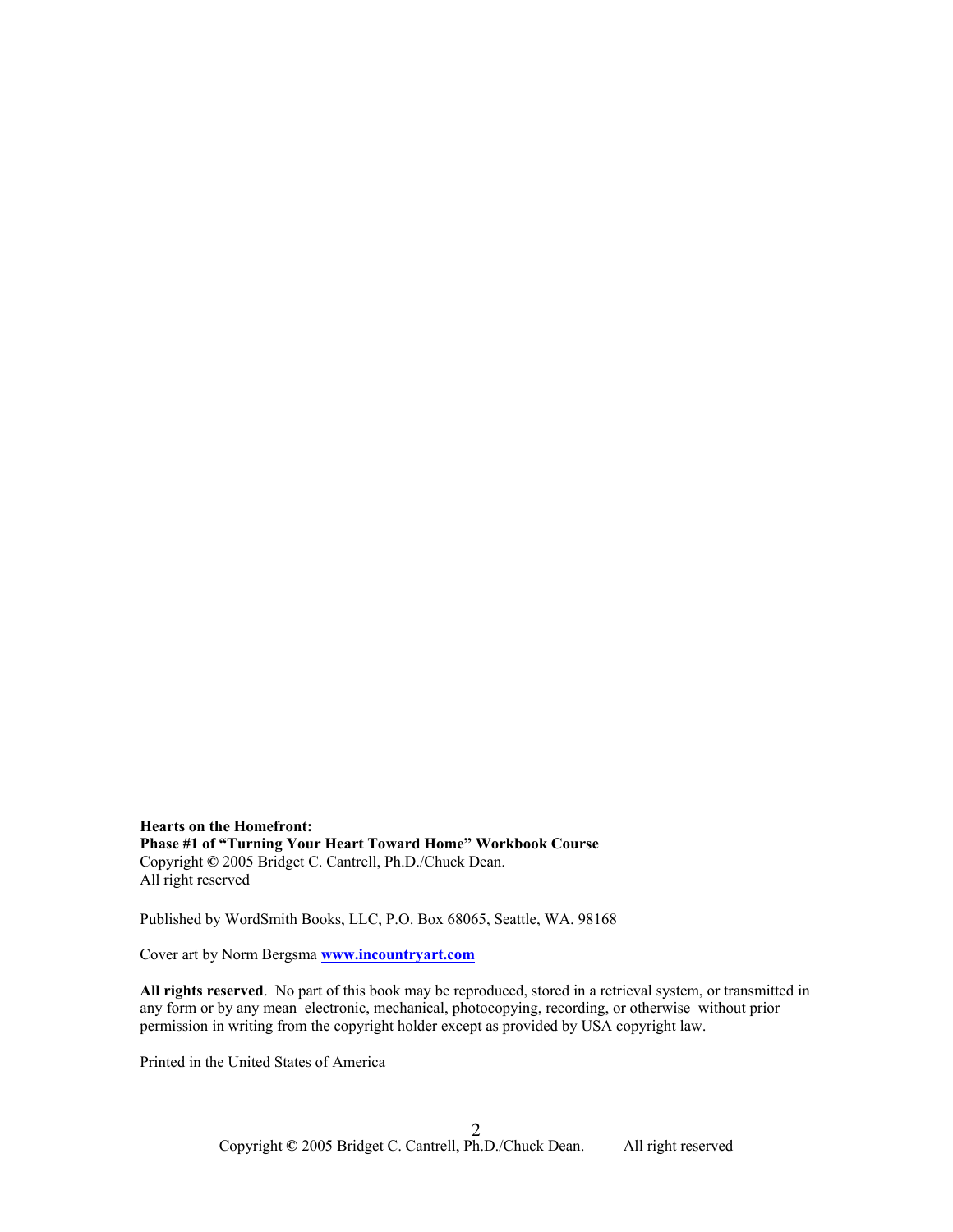### **Course Instructions**

 This course is designed for group settings. However, it can be studied and applied individually. Keep in mind that a large percentage of the benefits of group interaction may be lost.

 A facilitator will convene the meetings and the course should take approximately 3-4 hours. If the group chooses to do it in multiple meetings, then it can be done at the pace that is convenient for everyone involved.

 At the conclusion of the course you will find an "After Action Form". By filling this out we will be able to do such things as improve the course, keep participants connected, and update each person on other materials and courses that are available to assist military and veteran families.

Reference suggestions:

The following are some books that we recommend. We believe they will help in the process. Each book has a website from where they can be ordered.

"Down Range: To Iraq and Back" Bridget C. Cantrell, Ph.D. and Chuck Dean www.heartstowardhome.com (Pre-publication orders are available. Release in Spring/summer of 2005).

"When the War is Over: A New One Begins" Chuck Dean and Bette Nordberg www.namvetbook.com

"Heroes at Home: Help and Hope for America's Military Families" Ellie Kay www.bethanyhouse.com

"Solo Ops: A Survival Guide for Military Wives" Hilary Martin Orders@Xlibris.com

 "Surviving Deployment: A Guide for Military Families" Karen Pavlicin www.amazon.com

#### **Publisher's Note**

*This is intended solely for educational and informational purposes and not intended as medical advice. Please consult a medical or mental health professional if you have questions about your health.* 

*No patent liability is assumed with respect to the use of the information contained herein. Although, every precaution has been taken in the preparation of this book, the publisher or authors assume no responsibility for errors or omissions. Neither is any liability assumed for damages resulting from the use of the information contained herein.*

## **Introduction**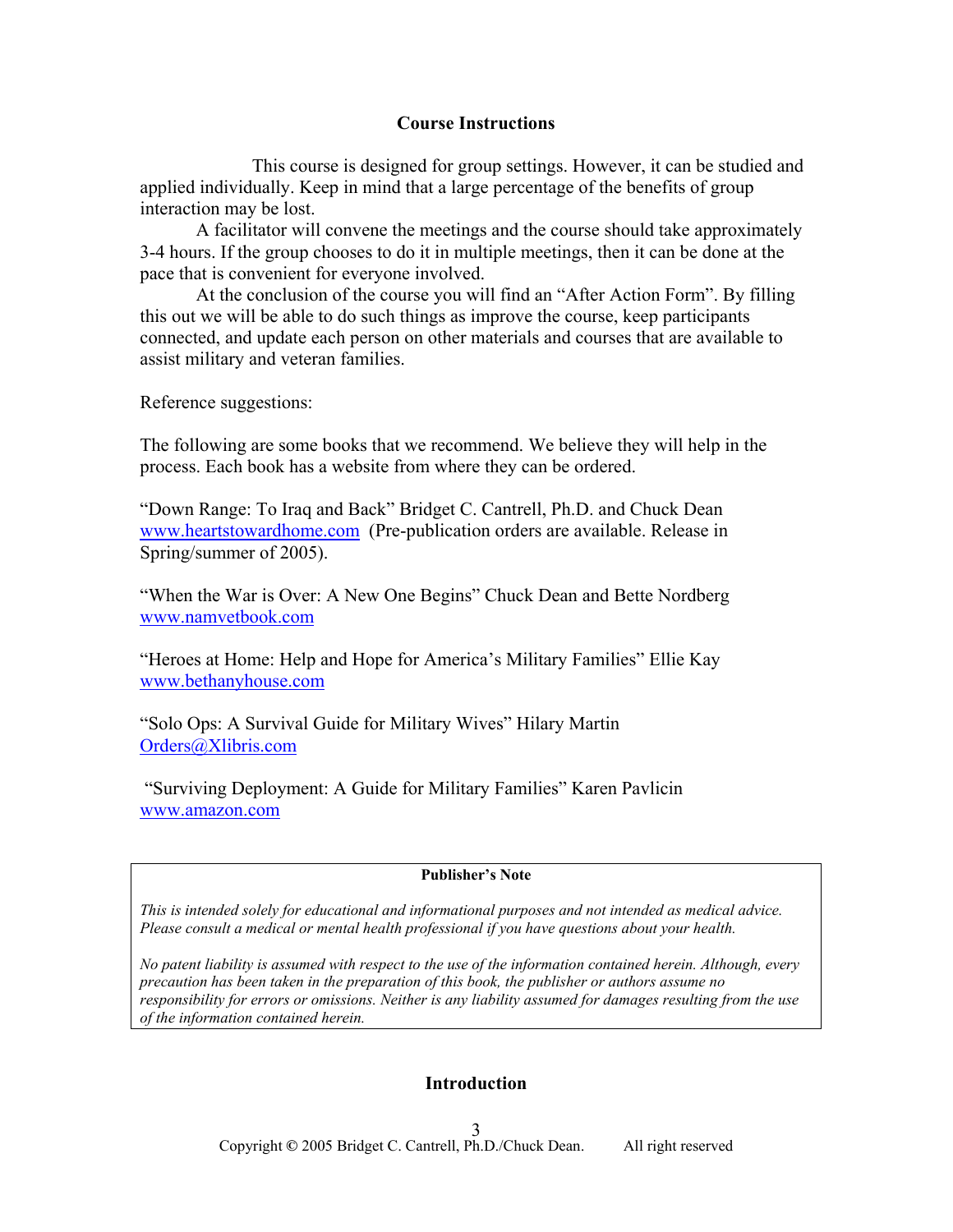The purpose of this short informational course is to serve as a preliminary study to the more detailed "Turning Your Heart Toward Home" workbook course by Bridget C. Cantrell, Ph.D. with Chuck Dean. That course is intended to help troops (and loved ones) re-integrate *after* returning from serving in military hazard zones for extended periods of time. However, this preparatory course is designed (and very beneficial) solely for those on the homefront *while* their loved one is deployed. It is a phase #1 course that should precede the primary workbook course.

In our research we have found it necessary, and of great importance, to help those folks waiting on the homefront become more aware of what to expect upon their serviceperson's return. Hopefully this material will eliminate the many surprises, misunderstandings, and heartaches that may come along the way.

*[*We have compiled certain lists of examples, traits, habits and stressors within this course. However, these are not exhaustive lists and most certainly can be added to throughout the journey.*]* 

Each troop *knows*, that they will be challenged in re-adjusting upon their return. The better equipped we are at home to work with them will make all the difference in how well that re-adjustment goes. A case in point is the following excerpt in a recent email from the war zone:

 *"I sit here today a man at a crossroad. After almost 15 months of military service that took me from the Pacific Northwest halfway around the world to the Middle East, I prepare myself to re-enter the world that I know and truly love. The world I know is marked by the gentle voice of my daughter urging me to come and play with her; my wife holding me when I wake in the morning; and the time I shall soon devote to getting to know my son who just turned 2. It is a transition that troubles me…"* 

 Welcome to the course. We hope the information will be valuable in the home coming you are waiting for.

#### **Section One**

#### **How will it be Different?**

 It is impossible to say exactly how your loved one will be when they return. Everyone has a different resiliency and toleration level to hardships. We can, however, give you a combination of signs along the trail, "red-flag" warnings, and some actual experiences from veterans of earlier wars.

*Change:* Listed below are some ways that we have seen returnees change because of the exposure to the hardships and dangers of war. (Remember, some of these changes may seem unreal or trite to you, but if your loved one is reacting to them—they are an issue to be recognized and dealt with.) As a group, discuss what possible methods you can plan in order to cope with each change in a productive way. Brainstorming with people who find themselves in similar situations such as yours is an extremely important component to coping and healing.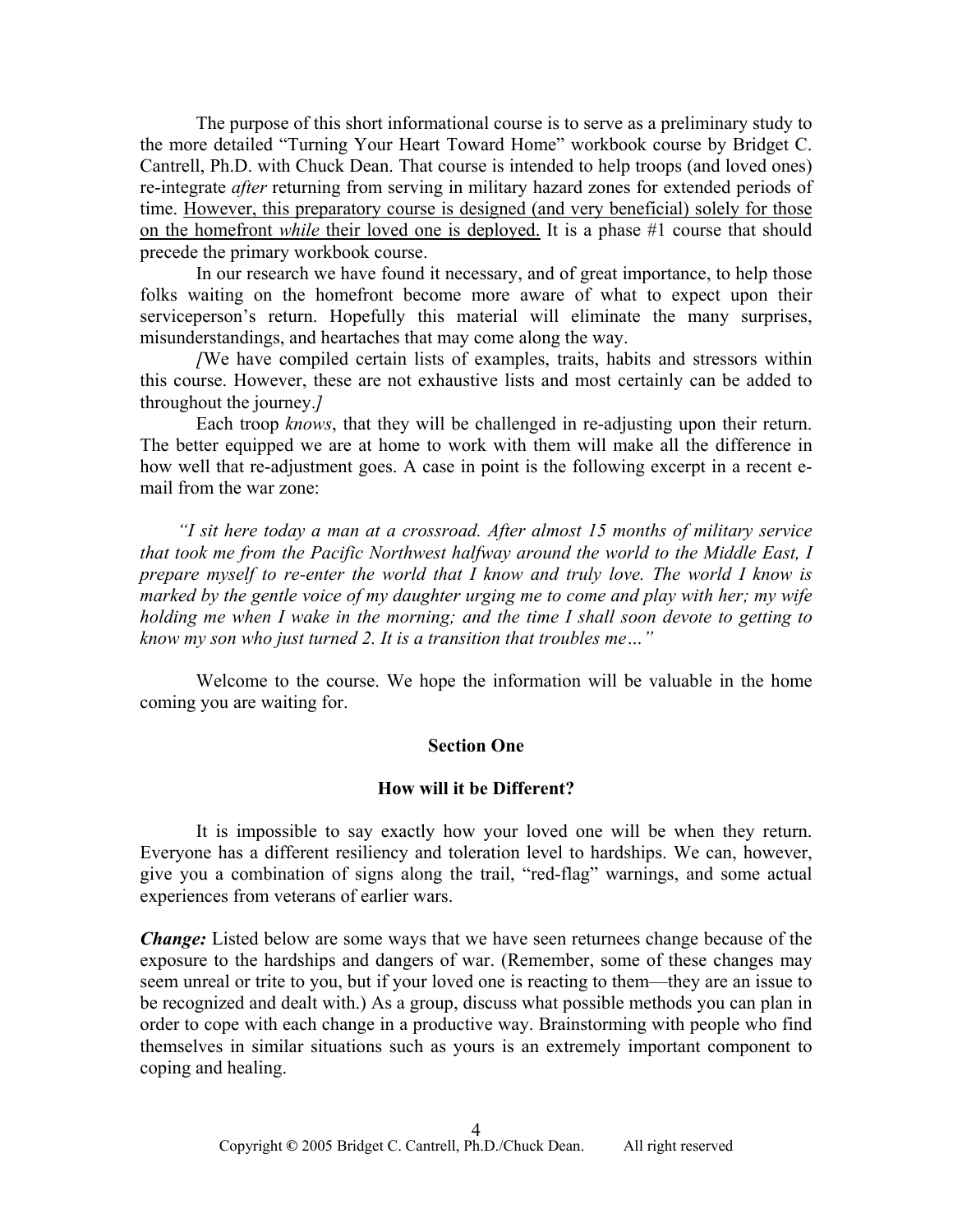The service person:

- Is now quiet and over-reflective (almost as if they are not present).
- Is now nervous and jumpy at the slightest provocation.
- Is now overly sensitive to sights, sounds, and situations that are reminders of the war zone.
- Is now short-tempered and becomes easily frustrated or angry over seemingly small matters.
- Cannot tolerate simple mistakes made by those around him or her.
- Cannot remain in crowds or social gatherings for any length of time. Is always looking for a way out.

*Quirks/habits:* Your loved one may have developed some quirks or habits as a means to physically survive or to take care of themselves emotionally while in the war zone. As a group, discuss what possible methods you can plan in order to cope with this list of possibilities in a productive way.

The service person:

- May have a "defensive "perimeter wire" in place and cannot allow anyone to get too close to them. (This could be a result of subconscious vows not to allow anyone too close because it is too painful when you lose them.)
- Sleeping with the lights on all night.
- Sleeping with weapons.
- Sitting in "strategic" places in public places to detect and be alert for sudden enemy attacks.
- May not want to unpack the clothes they brought back from the war zone. (Too many reminders are in the duffle bag, or they may have the feeling they will be called back and need to have things packed.)

## **Section Two**

## **What Can I do to Prepare?**

 The very first thing you need to do is prepare yourself mentally for the changes and differences that will prevail for a while in your relationship. As much as we all want things to go back to the way they were *before* deployment, realize this is an unreal expectation. To think that you and your loved can go back to square one and pick up where you left off is setting yourself up for a loss. Time has passed and lives have changed. Be progressive and stay focused in the here and now. Here are some ways to prepare. Discuss them as a group and list out productive coping methods.

- For marriage partners: Plan to start the dating process all over again. Rekindle the friendship and romantic aspects of your relationship, and sort out the responsibilities afterwards.
- 5 • For family members: Plan to view the relationship in the present and avoid trying

Copyright **©** 2005 Bridget C. Cantrell, Ph.D./Chuck Dean. All right reserved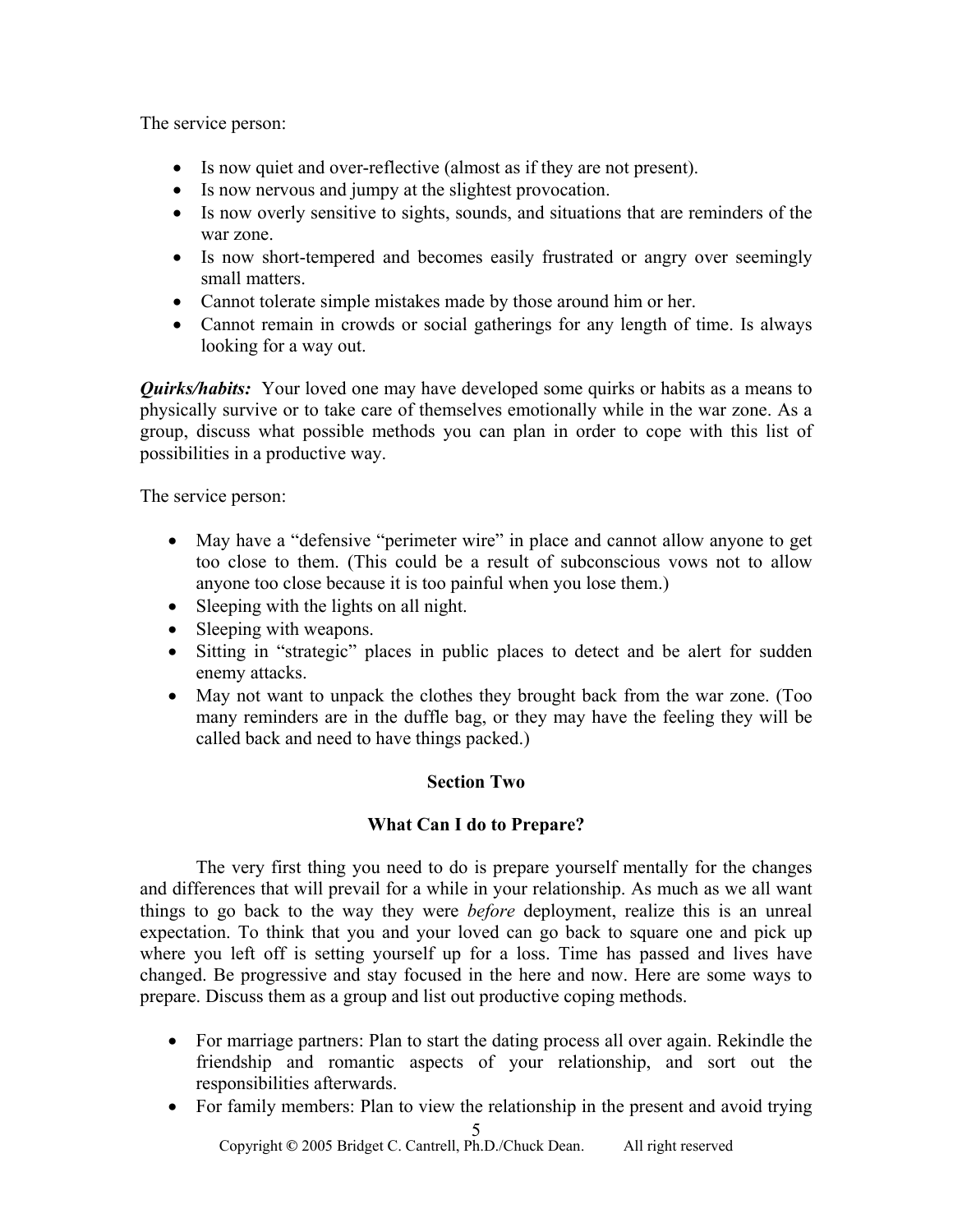to re-live childhood activities, remembrances, and/or dreams. (After engaging in wartime activities, dreams and innocent notions of life may have been shattered and most likely the furthest thing from their mind. Bringing the memories of their past life can remind them too much of what they have lost.)

• Plan ways to be sensitive to your loved one's idiosyncrasies. For example, it is considerate to ask them where *they* would like to sit in a restaurant. Refrain from demanding that they go shopping in crowded malls. Do what you can to keep the kids from crawling on them too much (remember the "perimeter wire"?). Do not take it personal if your loved one does not hug as much as you would like. If you give them space by understanding and respecting the "wire" principle, hopefully they will draw closer in time.

#### **Section Three**

#### **Exactly what is Post-Traumatic Stress?**

Since the Vietnam War, a growing body of information has been gathered on the effects trauma. What was previously called "soldier's heart", "shell shock" or "battle fatigue" in previous wars, has been referred to as Post-traumatic stress disorder (PTSD) since the Vietnam War. Some common manifestations are intrusive thoughts, flashbacks, hyper-arousal, anxiety, reactions triggered by loud noises, nightmares, emotionally numb (or over-reactive), unexplained anger/rage, and depression are just some of its major symptoms.

With the terror of September 11, 2001 still fresh in our national psyche, millions have become aware of the reactions to trauma firsthand as their eyes were fixed on the television sets and collectively experienced "9/11". As we have seen by this, PTSD is not limited to combat on the battlefield. These same symptoms are even familiar to many survivors of family abuse — emotional, physical and sexual.

Stress is a normal and personal response that our bodies and minds have in order to meet the demands that different situations present to us. When we contend with these demands and it goes beyond the range of normal human experiences (and war trauma is certainly something beyond that range), then we are likely to become more vulnerable to incurring the severe symptoms of "post" traumatic stress (PTSD).

#### *Is PTSD a Mental Illness?*

It is important to note that PTSD is *not* a mental illness. It is a normal reaction to an abnormal set of circumstances. What your loved one endured during war has gone beyond the realm of usual or routine human experiences. PTSD, therefore, is a reaction to the extreme stress people encounter during threats of danger to themselves or others and/or the fear of death. The level of stress resulting from this fear or danger may hinder those who suffer with PTSD in adjusting to civilian (or normal) life after the experience(s).

#### *How long does PTSD last?*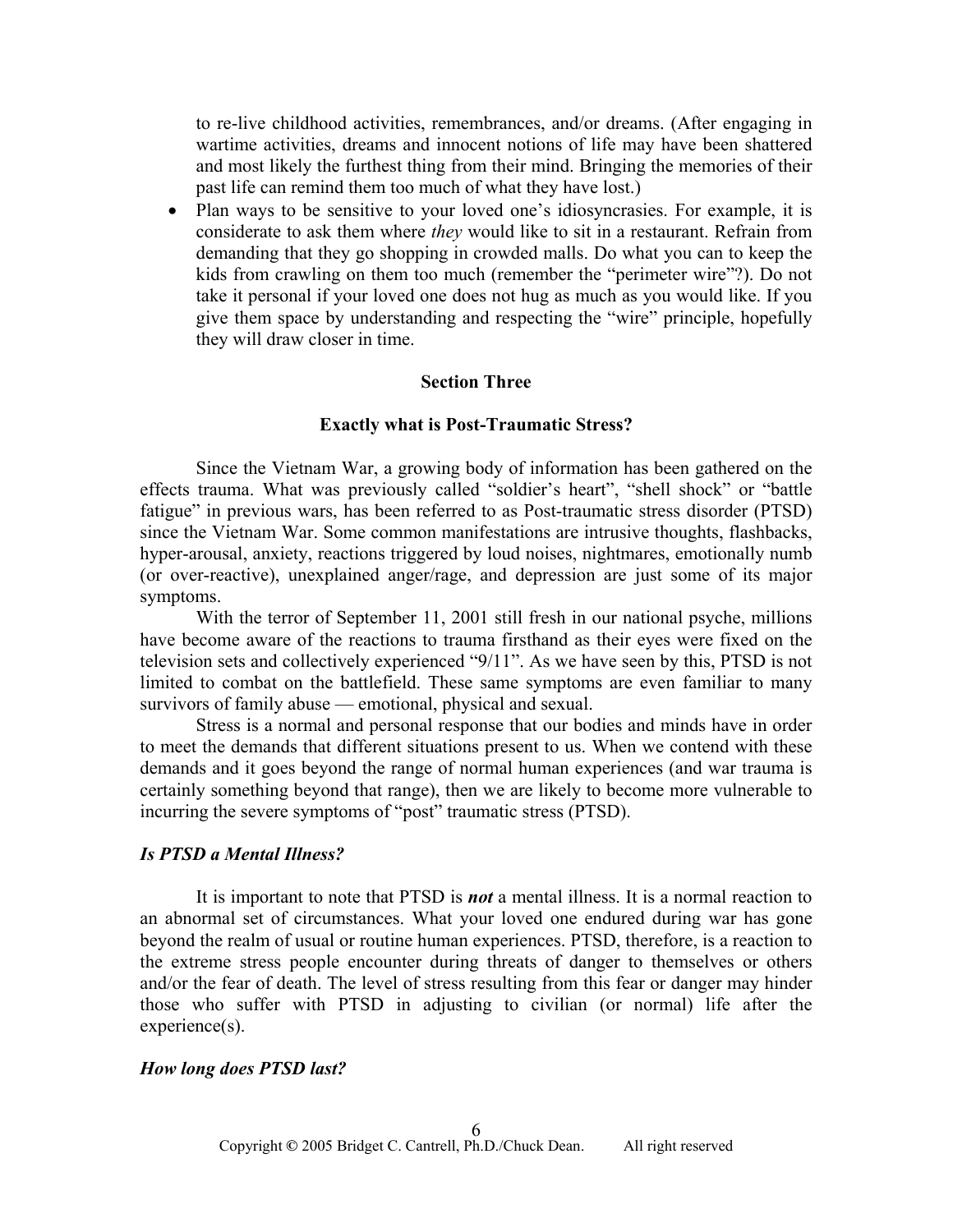This is a common question. The objective with treating PTSD is to develop coping skills and awareness of how a person is triggered (A "trigger" is a reminder in one's environment which activates: anxiety, fear, flashbacks, anger, nausea, hyperalertness in addition to other symptoms of PTSD). There is no evidence that PTSD will ever be completely eradicated from a person's life. However, there is an abundance of information, which supports the importance of positive interventions and treatments for the successful management of the various symptoms associated with PTSD. Once a person has been traumatized to this degree there may be ongoing episodes and manifestations of PTSD throughout their lifetime. The good news is that in many cases it can be managed by simply being aware and knowledgeable of the various symptoms and triggers. Educating those concerned about PTSD, and practicing self-care, are the two key safeguards that will help make the process smoother.

#### *How Can I Help?*

For the partner or family member living with a person with PTSD, it is important for them to be supportive. You can actually be a "second set of eyes" by heightening your awareness and increasing your empathy, so that you can understand how your loved one is being affected by the symptoms of PTSD. Being aware of your partner's triggers is important to building trust and intimacy in the relationship. It is important for a person with PTSD to feel supported and loved. The chances of this happening are better if the partner or family member understands, and is involved with them on their journey towards healing.

As a group, please discuss what possible methods you can plan in order to cope with the following possible PTSD symptoms.

#### *Major PTSD symptoms to become acquainted with:*

- Depression
- Cynicism and distrust of government and authority
- Anger
- Alienation
- Isolation
- Sleep disturbances
- Poor concentration
- Tendency to react under stress with survival tactics
- Psychic or emotional numbing
- Negative self-image
- Memory impairment
- Emotional constriction
- Hypersensitivity to justice
- Loss of interest in work and activities
- Problems with intimate relationships
- Survivor guilt
- Difficulty with authority figures
- Hyper-alertness hyper arousal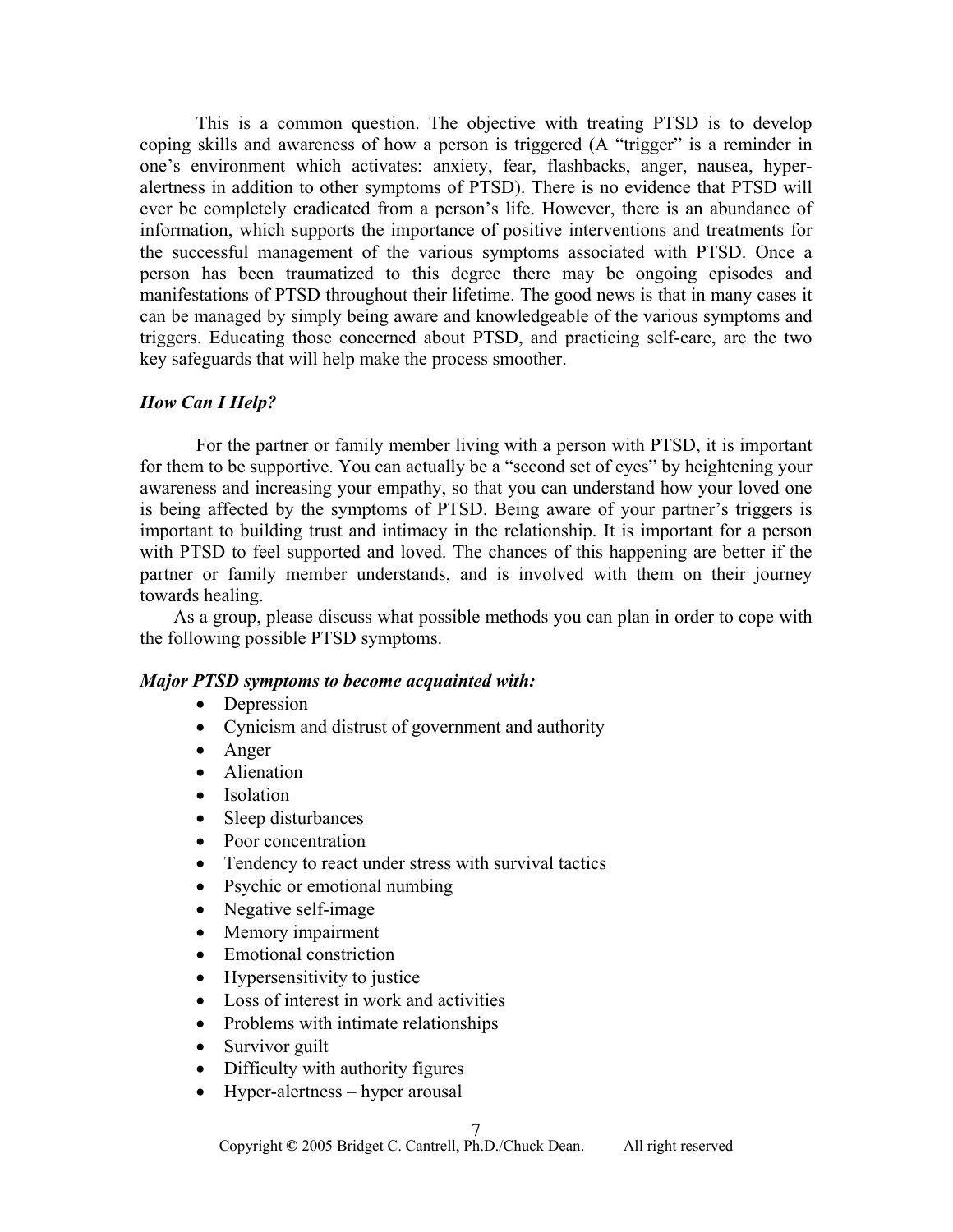- Avoidance of activities that arouse memories of traumas in war zone
- Emotional distance from children, wife, and others
- Self-deceiving and self-punishing patterns of behavior, such as an inability to talk about war experiences, fear of losing others, and a tendency to fits of rage
- Suicidal feelings and thoughts
- Flashbacks to dangers and combat
- Fantasies of retaliation and destruction
- High risk employment/recreation

#### **Section Four**

#### **How Can I Prepare My Children?**

Children will have understandable fears for the safety of parents sent overseas. Therefore, it is important for you, the parent or family member, to know what to expect in children while their loved one is deployed. You can prepare the child first and foremost by educating yourself on spotting and dealing with their potential reactions to the new experience. It is crucial to provide opportunity for children to discuss their concerns and to help them separate real from imagined fears. It is also important to limit exposure to media coverage of violence.

Parents and relatives at home can help by letting children honestly express feelings and concerns. Frequent telephone calls, letters and/or email are essential in helping children feel connected to, and loved by, absent parents. Because repeated scenes of destruction of lives and property are featured in the daily news media, they may understand that "enemies of the United States" can harm their loved one. We adults need to help children feel encouraged and safe at a time when the world seems to be a more dangerous place. As much as possible we need to carry their share of the worry and pain that war causes. It is our duty.

I was once standing in an art display of very graphic Vietnam War scenes when a young mother came through leading a small boy of perhaps 4 years old. She was curious and wanted to take in what she could without spending a lot of time exposing her son to the impacting scenes. As she hastily dragged the boy along, he suddenly pointed at one of the paintings and asked, "Momma, what is that?" What she said next remains with me as most profound. She wisely answered him, "Someday you'll know, but for now I'll carry that load so you won't have to." She hurriedly exited the display and went about being a protective mom.

#### **Emotional Responses**

Emotional responses vary in nature and severity from child to child. Nonetheless, there are some similarities in how children feel when their lives are impacted by war or the threat of war: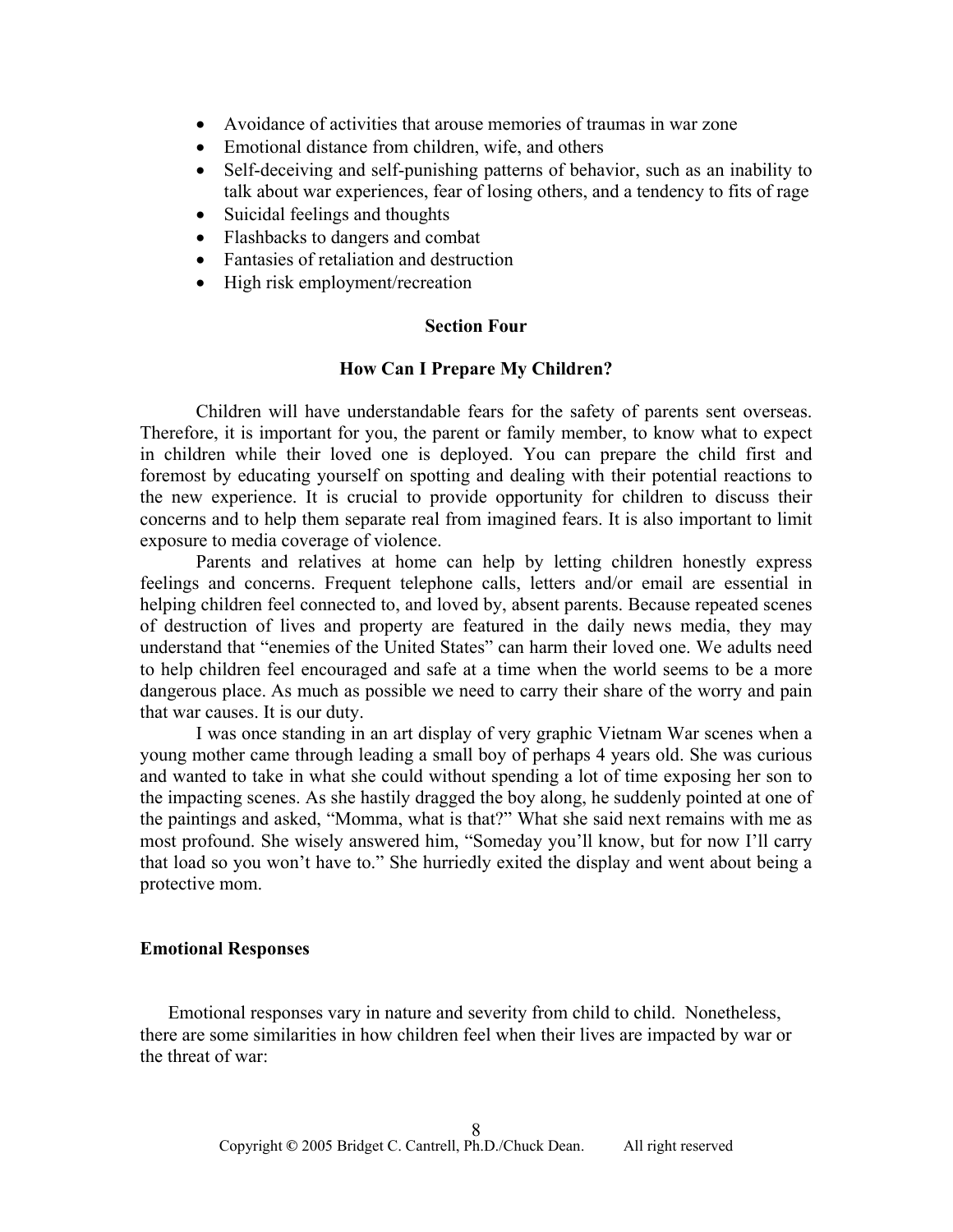- *Fear:* Fear may be the predominant reaction—fear for the safety of those in the military. When children hear rumors at school and pick up bits of information from television their imaginations may run wild. They may think the worst, however unrealistic it may be.
- *Loss of control*: Military actions are something over which children—and most adults—have no control. Lack of control can be overwhelming and confusing. Children may grasp at any control that they have, including refusing to cooperate, go to school, part with favorite toys, or leave your side.
- *Anger*: Anger is a common reaction and may often be a substitute (or familiar emotion) to express sadness or loss. Unfortunately, anger is often expressed at those to whom children are closest. Children may direct anger toward classmates and neighbors because they cannot express their anger toward those responsible for their parents being sent to war. Some children may show unexpected anger toward parents who are at home or those in the military; even to the extent that they do not want to write letters or draw pictures or send gifts. (This could be the child's way of developing their own "perimeter wire".)
- *Loss of stability*: War or military deployment interrupts routines. It is unsettling. Children can feel insecure when their usual schedules and activities are disrupted, which increases their level of stress and need for reassurance. Even the adults are dealing with their own instability, and children are easily influence by their environment. It is important to use good judgment in your daily behavior.
- *Isolation:* Children who have a family member in the military, but who do not live near a military base, may feel more isolated. Children of reserve members called to active duty may not know others in the same situation. Such children may feel resentment and sadness toward friends whose families are intact (not deployed). They may strike out at signs of normalcy around them. Another group of children who may feel isolated are dependents of military families who have accompanied a remaining parent back to a hometown, or who are staying with relatives while both parents are gone. Not only do these children experience separation from parents, but they also experience the loss of familiar faces and surroundings.
- *Confusion:* This can occur on two levels. First, children may feel confused about the concept of war and what further dangers might arise. Second, children may have trouble understanding the difference between violence as entertainment and the real events taking place on the news. Today's children live in the world of *Armageddon*, *Independence Day, Air Force One,* and cartoon Super Heroes. Some of the modern media violence is unnervingly real. Youngsters may have difficulty separating reality from fantasy, cartoon heroes, and villains, from the government soldiers and real terrorists. Separating the realities of war from media fantasy does require adult help.

## **What Can Parents Do?**

Everyone, including adults, feels stressed during times of crisis and uncertainty. If your children seem to need help beyond what is normally available at home or school, seek mental health services in your community. Psychologists, counselors and social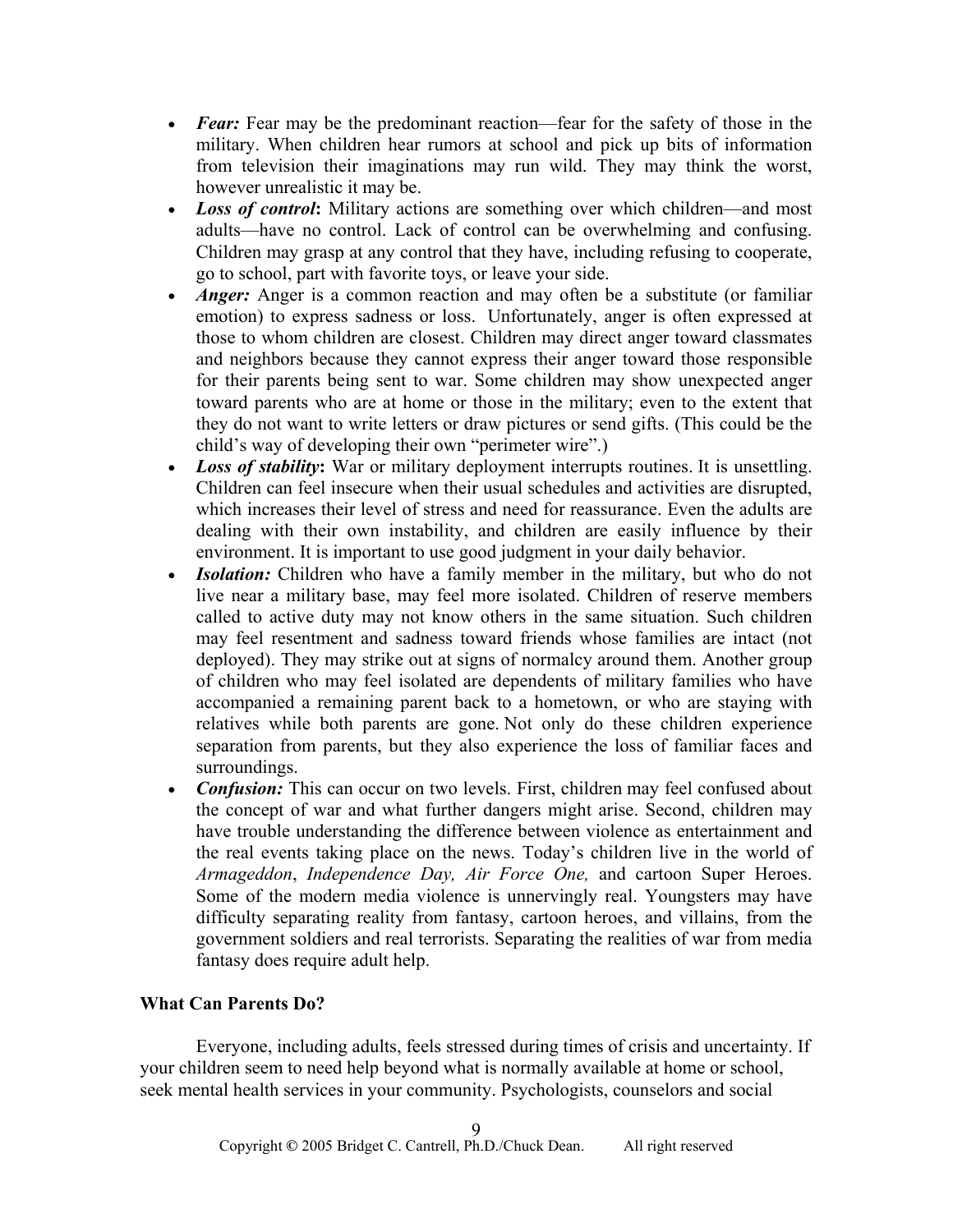workers can identify appropriate services and help with the referral process. For most children, adults can provide adequate support by the following actions:

## *Acknowledge children's feelings:*

- Knowing what to say is often difficult. When no other words come to mind, a hug and saying "This is really hard for you/us" will help, but giving them an avenue of positive re-direction by engaging them in a stimulating activity will do wonders.
- Try to recognize the feelings underlying children's actions and put them into words. Say something like, "I can see you have feelings about this. Tell me more about them." Be careful not tell your children how *they* are feeling, instead let them tell you. A very good technique to express emotion is through art, music, and acting. Invite the child to use these methods to physically demonstrate their feelings. (Younger children may find that using these alternative modes of communication are easier ways to express themselves.)
- Sometimes children may voice concern about what will happen to them if a parent does not return. If this occurs, offer something like this, "You will be well taken care of. You won't be alone. What would this look like to you if this happened? Let me tell you our plan and we can work together."
- At times when your children are most upset, do not deny the seriousness of the situation. Saying to children, "Don't cry, everything will be okay," does not reflect how the child feels and does not make them feel better. Nevertheless, do not forget to express hope and faith that things will be okay; remembering to be truthful with what is appropriate for the age and situation. Determine as to whether or not your own fears are being projected onto your child. It is not appropriate for your child to carry your burden as well as their own.
- Older children, in particular, may require help clarifying what they believe about war and the role of the United States in this current conflict. They may ask some very poignant questions which you need to be prepared to address, such as, "Will my parent kill someone?" and "Are we killing innocent people in other countries?" are issues which may need discussion. It may be a time to speak to a clergy person and discuss the morality of war. Perhaps it is also good to remind the children that we hope our military can do enough to stop the war and help bring peace in other countries.
- Always be honest with children. Share your fears and concerns with discretion, while at the same time reassuring them that responsible adults are in charge.
- If participation in a faith community is part of your family life, talk to your faith leader about how to help your child think about the concepts of death and killing, in age-appropriate terms. This can be very important to calming your fear, as well as those of your children.
- Try to maintain normal routines and schedules to provide a sense of stability and security within the family, school and your community.

## *Help children maintain a sense of control by taking some action:*

• Send letters, cookies or magazines to those in the military.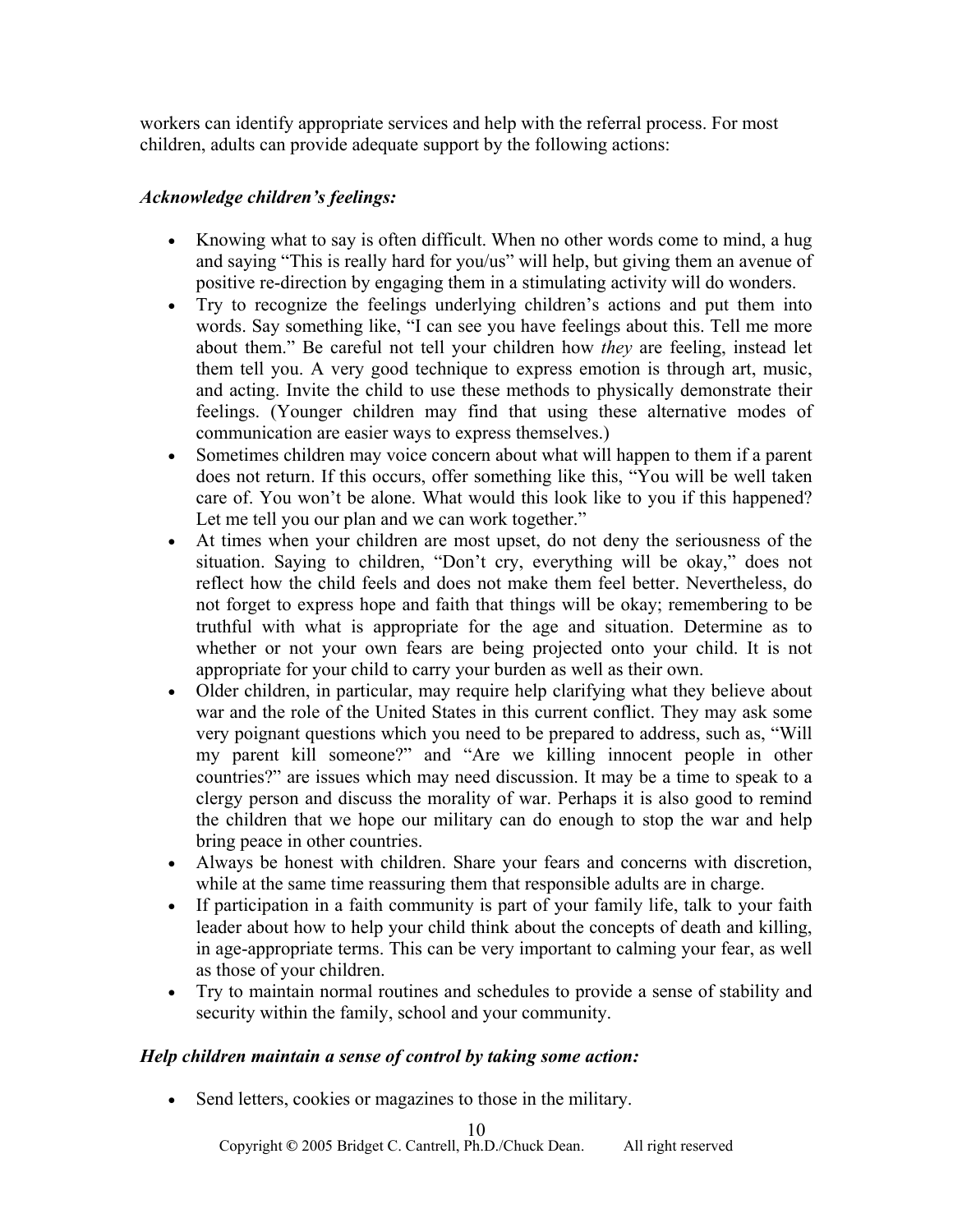• Help older children find a family who has a parent on active duty and arrange some volunteer babysitting times for that family or offer to provide meals occasionally. These types of activities and support are vital for feeling a sense of purpose and community that can serve as healthy and productive expressions of compassion.

## *If a family member is away, make plans for some special activities:*

- Gatherings with other families who have a loved one on active duty can help provide support for you as well as for your children.
- Special parent and child times can provide an extra sense of security, which might be needed. Let your child know that you will set aside a particular half hour each day to play. Make the time as pleasant and child-centered as possible. Return phone calls later and make your child the real focus of that special time.
- Organize a consistent pattern, which ensures a child of positive expectations, such as regular meal times. Morning and bedtime rituals (bathing, prayer, reading stories, etc.) can provide a wonderful sense of peace and security for both parent and child.
- Involve children in planning how to cope. Control and ownership are fostered when children help to plan strategies for dealing with a situation. Children often have practical and creative ideas for coping. Be open and willing to adjust your life accordingly. Be flexible without losing a sense of control.

## *Expect and respond to changes in behavior:*

- All children will likely display some signs of stress. Some immature, aggressive, oppositional, as well as regressive, withdrawn and isolative behaviors are reactions to the uncertainty of this situation. We advise that you seek professional help if these behaviors continue. Just by having an objective third party to intervene can make a big difference in the well-being of your child's mental health.
- Even though there is a significant shift the family structure it is important to maintain consistent expectations for behavior. Be sure children understand that the same rules apply that were in place prior to the change.
- It is important that the roles remain intact. You do not want to undermine this principle by imposing a false authority upon a child. For example, one of the most damaging expectations, or "assignments", is to say, "Your dad is gone to war, so now you're the man of the house." This does not work. It confuses the child who may now see this status as an added obligation and burden to uphold.
- Some children whose parents are on active duty may have difficulty at bedtime. Maintain a regular bedtime routine. Be flexible about nightlights, siblings sharing a room, sleeping with special toys, and sitting with your child as they fall asleep. Doing so typically does not cause life-long habits. These are comforting means to provide reassurance to a child.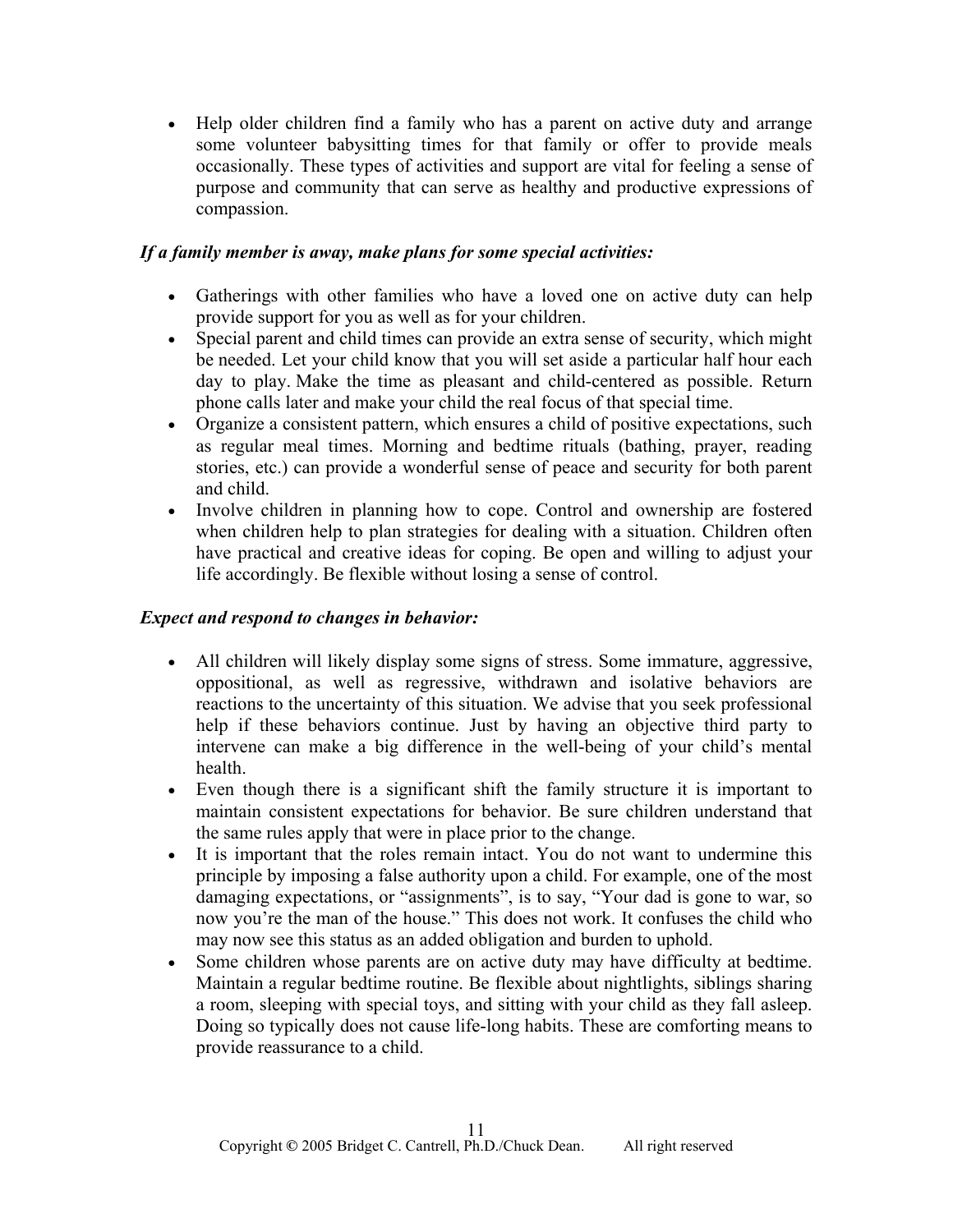Extra support, consistency, empathy and patience will help children return to routines and their more usual behavior patterns. If children show extreme reactions (aggression, withdrawal, sleeping problems, etc.), consult with a mental health professional regarding the symptoms of severe stress disorders, and the possible need for a referral to a mental health agency.

#### *Keep adult issues from overwhelming children:*

- Do not let your children focus too much of their time and energy on the situation of having a loved one at war. If children are choosing to watch the news for hours each evening, find other activities for them. You may also need to watch the news less intensely and spend more time in alternative family activities.
- Know the facts about developments in the war. Be prepared to answer your children's questions factually, and take time to think about how you want to frame events and your reactions to them.
- Try not to let financial strains be a major concern of children. For National Guard or Reserve families going from a civilian job to active duty in the military may cut family income. Children are not capable of dealing with this issue on an ongoing basis. Telling a child that you need to be more careful with spending is appropriate, but be cautious about placing major burdens on them.
- And finally...self-care. Take time for yourself and try to deal with your own reactions to the situation as fully as possible. This, too, will help your child's well-being.

#### **Section Five**

#### **Self-Care**

 When the oxygen mask drops out of the ceiling on airplanes, adults are instructed to place their masks on themselves before doing the same for any small children near them. It takes no explanation to see why this sequence is vital to survival. Likewise, it is a perfect illustration of why your *self-care* is so important. If you are not taking care of yourself properly, it is unlikely that your family will get the best care from you either. Only when we first help ourselves can we effectively help others. Caring for yourself is one of the most important—and one of the most often forgotten—things you can do as a parent who is carrying the load while a loved one is deployed. When *your* needs are taken care of, the person you care for will benefit as well.

 When it comes to surviving the deployment of a loved one, you must do what you can to nurture yourself both physically and emotionally. This can be a difficult task since you are now standing in for both sides of the parenting spectrum, and have many more responsibilities to tend to than before.

In this section we will offer some tips and guidelines for you to focus upon which will help you in this self-care procedure. These are only a few of the things you can do to put special attention on yourself. Use this course time to discuss and share different methods of self-care with the group. You most likely will discover many more useful ideas from the others. Take good notes as the group shares.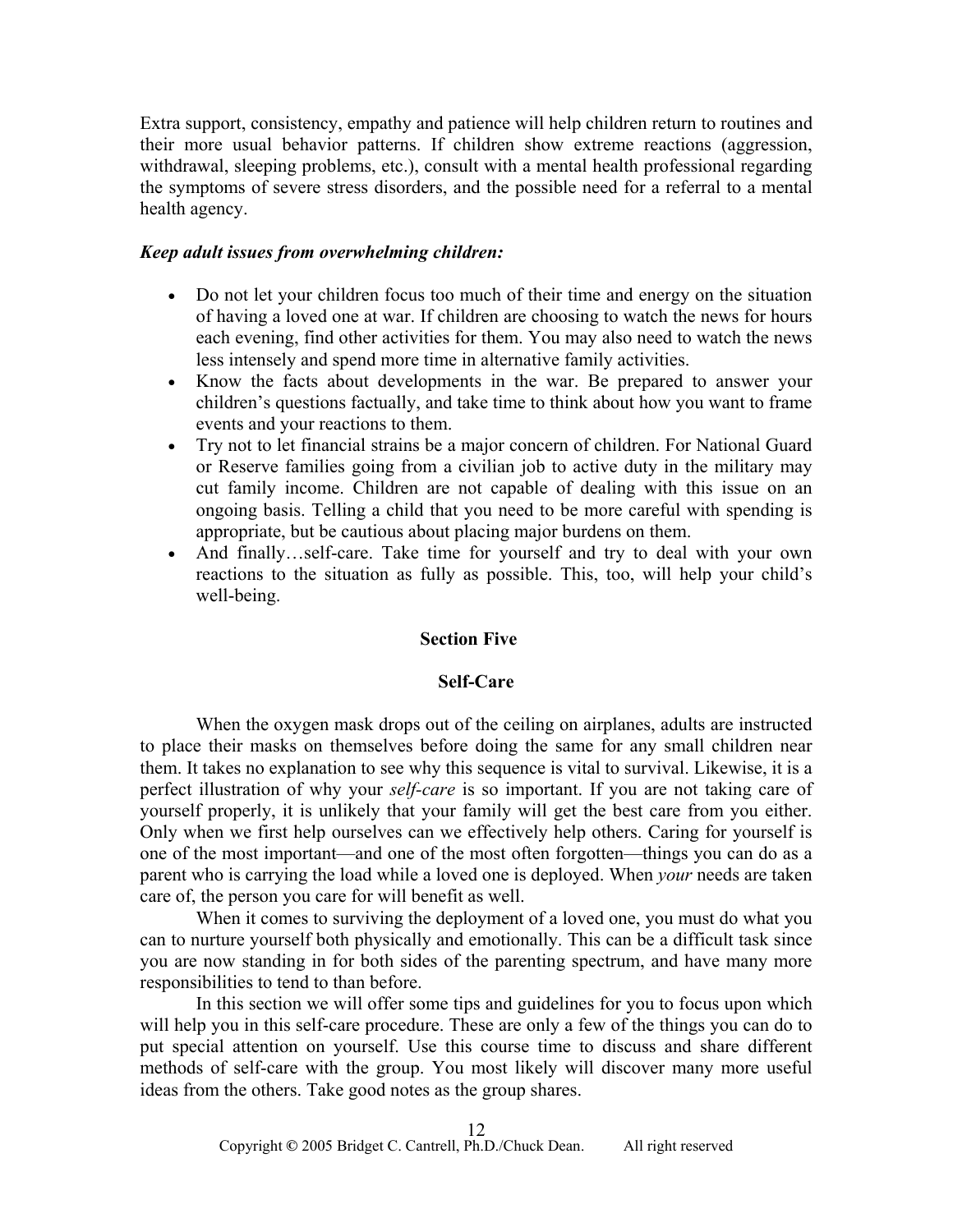## *Tips for self-care:*

- Learn and use stress-reduction techniques. (Relaxation, deep breathing, etc.)
- Attend to your own healthcare needs and implement a vitamin program.
- Get proper rest and nutrition.
- Exercise regularly.
- Take time off without feeling guilty.
- Participate in pleasant, nurturing activities with other grown-ups.
- Seek and accept the support of others. Spend time each day conversing (in person, phone, or e-mail) with another supportive adult who can share your burden.
- Seek supportive counseling when you need it, or talk to a trusted counselor or friend.
- Identify and acknowledge your feelings.
- Change the negative ways you view situations.
- Take up a personal hobby.
- Limit your exposure and use of alcohol and drugs.
- Set goals. (Take baby steps).

## **Conclusion**

We hope that this small course has helped in your journey to survive deployment. It is our hope that you will consider attending our more in-depth course "Turning Your Heart Toward Home". This subsequent course is conducted jointly with you and your service person upon their return. If you will, please take a moment and indicate your interest in participating in this important course. Please take a moment to fill out this form and pass it on to your course facilitator.

| After Action Form                                                           |                                  |
|-----------------------------------------------------------------------------|----------------------------------|
| Name                                                                        |                                  |
| Partner or family member's name                                             |                                  |
| Branch of service                                                           |                                  |
| Present military unit                                                       |                                  |
|                                                                             | $\mathop{\mathrm{Zip}}\nolimits$ |
| Phone                                                                       |                                  |
| E-mail                                                                      |                                  |
| Was this course satisfactory to you? Yes<br>No<br>(If "no" can you explain? |                                  |
| How can it be improved?                                                     |                                  |
|                                                                             |                                  |